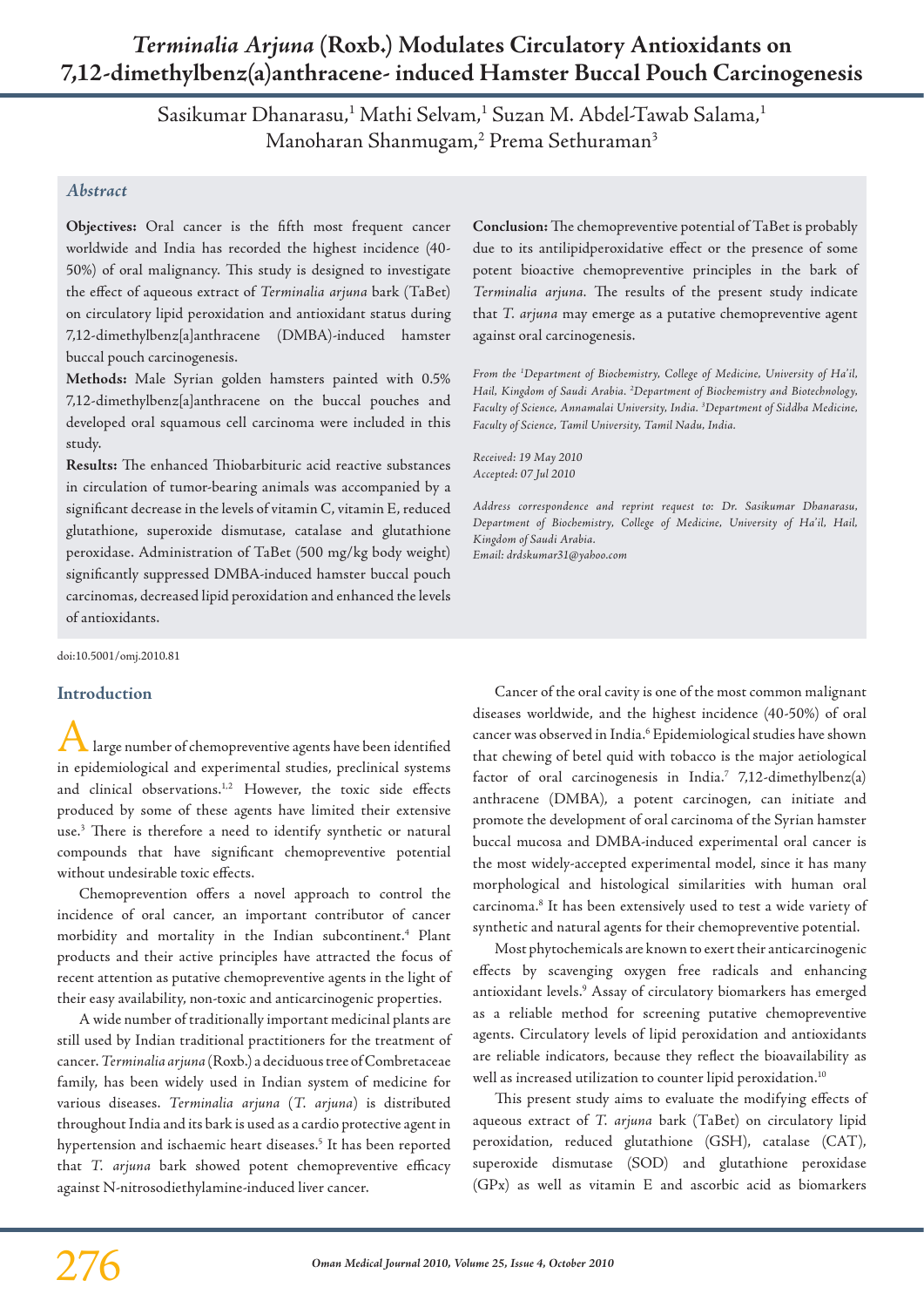of chemoprevention, during 7,12 dimethylbenz[a]anthracene (DMBA)-induced hamster buccal pouch carcinogenesis.

## **Methods**

*Terminalia arjuna* barks were collected in and around Thanjavur, Tamil Nadu, India during the summer (June-August). The plant was identified and authenticated at the Herbarium of Botany Directorate in Annamalai University, India. A voucher specimen was also deposited in the Department of Botany, Annamalai University. The aqueous extract of *T. arjuna* bark (TaBet) was prepared according to the method of Hossain et al.<sup>11</sup> 100 g of dried fine powder of *T. arjuna* bark was suspended into 250 ml of water for 2 hrs and then heated at 60-65ºC for 30 minutes. The extract was collected and the processes were repeated three times with the residual powder, each time collecting the extract. The collected extract was pooled and passed through fine cotton cloth. The filtrates were evaporated at 40-50ºC in a rotavapour under reduced pressure. An 18% light yellowish semisolid material of *T. arjuna* bark obtained was stored at 0-4°C until used. A known amount of the residual extracts was suspended in distilled water and was orally administered to the animals by gastric intubation using force-feeding needle during the experimental period.

DMBA was purchased from Sigma-Aldrich Chemical Pvt. Ltd (Bangalore, India). All other reagents used were of analytical grade.

Male golden Syrian hamsters (*Mesocricatus auratus*) 8-10 weeks old, weighing 80-120 g were purchased from the National Institute of Nutrition, Hyderabad, India and were maintained in Central Animal House, Raja Muthaiah Medical College and Hospital, Annamalai University, India. The hamsters were housed in polypropylene cages at room temperatures (22±2ºC) and relative humidity 55±5% with a 12 hr light/dark cycle in an experimental room. The animals were provided with standard pellet diet (Amrut Laboratory Animal Feed, Mysore Feeds Limited, Banglore, India) and water ad libitum.

The local institutional animal ethics committee (Register number 160/1999/CPCSEA), Annamalai University, Annamalainagar, India, approved the experimental design (Proposal No. 291, dated 29.08.2005). The animals were maintained as per the principles and guidelines of the ethical committee for animal care of Annamalai University in accordance with India National Law on animal care and use.

The animals were randomized into experimental and control groups and divided into four groups of ten animals each. The experimental protocol for the present study is given in Fig. 1. Group 1 (untreated control) animals received neither DMBA nor TaBet.

Animals in group 2 were painted with a 0.5% solution of DMBA in liquid paraffin on the left buccal pouches using a number four brush three times per week for 14 weeks. Each application leaves approximately 0.4 mg DMBA.<sup>12</sup> Group 3 animals were painted with DMBA as in group 2. In addition, the animals were administered 500 mg/kg body weight TaBet orally three times per week on days alternate to DMBA application.<sup>13</sup> Animals in group 4 received only TaBet as in group 3. The experiment was terminated at the end of 14 weeks and all animals were killed by cervical dislocation after an overnight fast. Biochemical studies were conducted on blood and buccal mucosa of control and experimental animals in each group. For histopathological examination, buccal mucosal tissues were fixed in 10% formalin and routinely processed and embedded with paraffin, 2-3 μm sections were cut in a rotary microtome and stained with haematoxylin and eosin.



**Figure 1:** Experimental protocol.

The plasma was separated by centrifugation at 3,000 rpm for 15 minutes. After plasma separation, the buffy coat was removed and the packed cells were washed thrice with physiological saline. A known volume of erythrocytes was lysed with hypotonic buffer at pH 7.4. The hemolysate was separated by centrifugation at 10,000 rpm for 15 minutes at 20°C.

The erythrocyte membrane was prepared by the method of Dodge et al.14 modified by Quist.15 Thiobarbituric acid reactive substances (TBARS) were assayed in plasma and erythrocytes according to the methods of Yagi,<sup>16</sup> and Donnan,<sup>17</sup> respectively. Glutathione (GSH) was determined by the method of Beutler and Kelley.18 Vitamins C and E were measured according to the methods of Omaye et al.<sup>19</sup> and Desai,<sup>20</sup> respectively. The activities of enzymatic antioxidants, superoxide dismutase (SOD), catalase (CAT) and glutathione peroxidase (GPx) were estimated by the methods of Kakkar et al.21 Sinha,22 and Rotruck et al*.* 23 respectively.

The data are expressed as mean  $\pm$  standard deviation (SD). Statistical comparisons were performed by One way analysis of variance (ANOVA), followed by Duncan's Multiple Range Test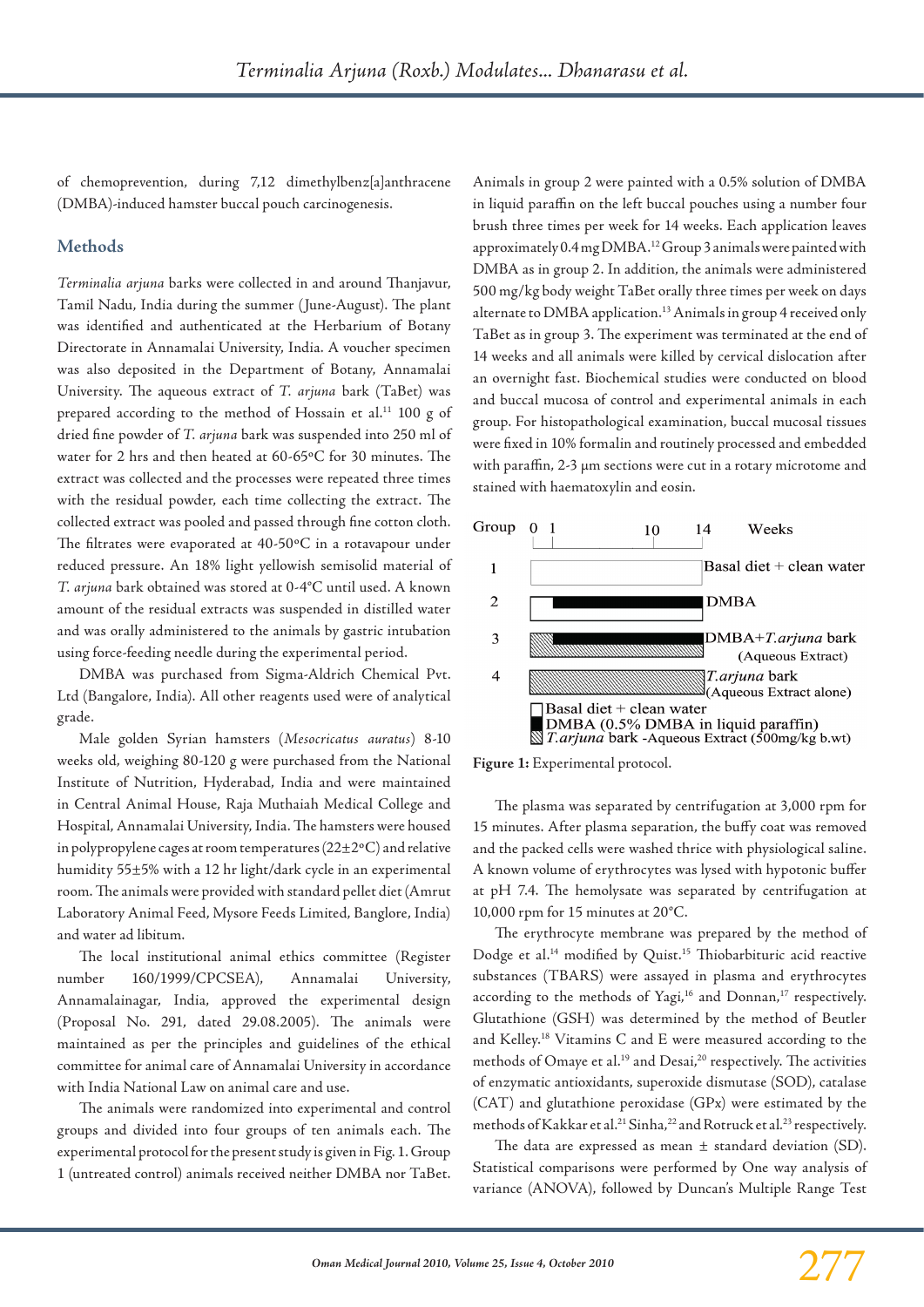(DMRT). The results were considered statistically significant if the *p*-values were less than 0.05.

## **Results**

Table I shows the incidence of oral neoplasms in the different groups. Exophytic tumors induced by DMBA in the oral cavity of hamsters in group 2 were well differentiated squamous cell carcinomas. The incidence of oral neoplasms in group 2 was 100%, whereas in group 3, only three of the ten animals (30%) developed oral tumors. The mean number of tumors, as well as the tumor burden was significantly lower in group 3 in comparison to group 2. No tumors were observed in the animals of group 1 and 4.

The histopathological features observed in the buccal mucosa of hamsters in the control and experimental animals in each group are depicted in Table 2. The buccal pouches from DMBA-treated hamsters revealed severe keratosis, hyperplasia, dysplasia and

well-differentiated squamous cell carcinoma (Group 2). A mild to moderate preneoplastic lesions [hyperplasia (+), keratosis (++) and dysplasia (+)] were noticed in Group 3 animals (DMBA + TaBet).

Table 3 indicates the levels of lipid peroxidation in plasma and erythrocytes of control and experimental animals in each group. Lipid peroxidation was significantly increased in group 2 compared with group 1. In groups 3 and 4, the values were significantly lower compared with group 2.

The levels of antioxidants in plasma, erythrocytes and erythrocyte lysate of experimental and control animals in each group are shown in Table 4. The levels of ascorbic acid, vitamin E, glutathione (GSH), superoxide dismutase (SOD), catalase (CAT) and GPx, were significantly lower in group 2 compared with group 1. In groups 3 and 4, the levels of ascorbic acid, vitamin E, glutathione, as well as the activities of GPx, SOD and CAT were significantly higher compared to group 2.

#### **Table 1:** Incidence of oral neoplasm in control and experimental animals in each group (n=10).

| Parameter                                           | Group 1<br>(Control) | Group 2 (DMBA)        | Group 3<br>(DMBA+TaBet) | Group 4<br>(TaBet alone) |
|-----------------------------------------------------|----------------------|-----------------------|-------------------------|--------------------------|
| Tumor incidence<br>(Squamous cell carcinoma)        | $\mathbf{0}$         | 100%                  | 30%                     | $\mathbf{0}$             |
| Total number of tumors/animal                       | $\mathbf{0}$         | 31/(10)               | 5/(3)                   | $\mathbf{0}$             |
| Volume (mm <sup>3</sup> )/tumor <sup>#</sup>        | $()^a$               | $368.15 \pm 30.74^b$  | $112.24 \pm 9.38$ c     | $0^{\mathrm{a}}$         |
| Tumor burden (mm <sup>3</sup> )/animal <sup>#</sup> | $0^a$                | $1141.27 \pm 76.32^b$ | 587.06±21.46c           | $0^{\mathrm{a}}$         |

*Tumor* volume was measured using the formula **v** =  $\frac{4}{3} \pi \left(\frac{D}{2}\right) \left(\frac{D}{2}\right) \left(\frac{D}{2}\right)$  where D1, D2 and D3 are the three diameters (mm) of the tumor. Tumor *burden was calculated by multiplying tumor volume and the number of tumors / animals.*

*( ) indicates total number of animals bearing tumors.*

*# Values are expressed as mean ± SD for 10 animals in each group.*

*Values not sharing a common superscript letter differ significantly at p<0.05 (DMRT).*

*TaBet – Terminalia arjuna bark aqueous extract*

**Table 2:** Histopathological changes in oral cheek mucosa of control and experimental animals in each group (n=10).

| Parameter               | Group 1<br>(Control) | Group 2<br>(DMBA)              | Group 3 (DMBA+TaBet)    | Group 4<br>(TaBet alone) |
|-------------------------|----------------------|--------------------------------|-------------------------|--------------------------|
| Keratosis               | Absent               | Severe                         | $Modernate(++)$         | Absent                   |
| Hyperplasia             | Absent               | Severe                         | $Mid(+)$                | Absent                   |
| Dysplasia               | Absent               | Severe                         | $Mid(+)$                | Absent                   |
| Squamous cell carcinoma | Absent               | Moderately differentiated (10) | Well differentiated (3) | Absent                   |

*TaBet – Terminalia arjuna bark aqueous extract*

*Numbers in parentheses indicate total number of animals bearing tumors.*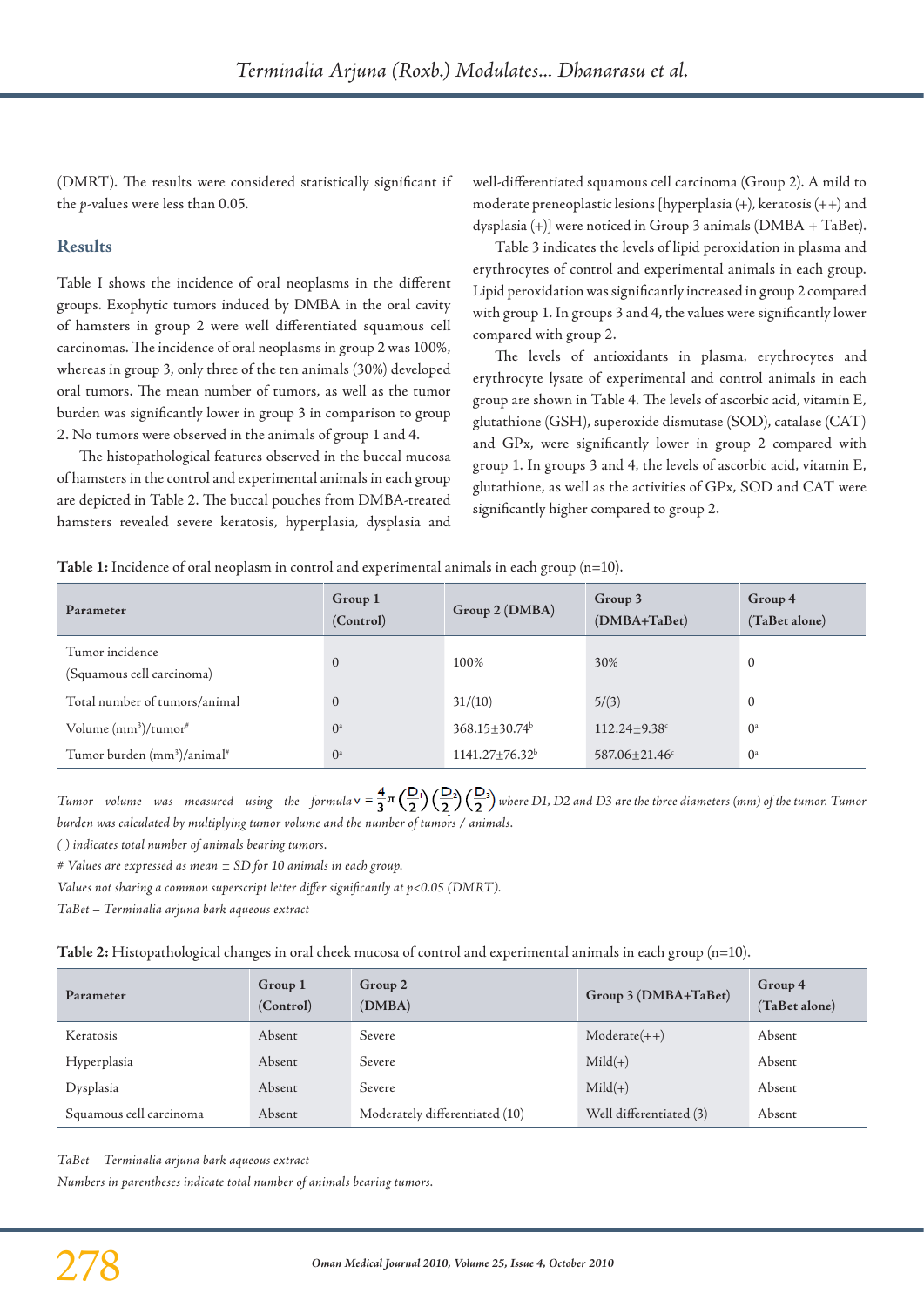| Group                 | Plasma TBARS (n moles/mL)     | Erythrocytes TBARS (p moles/mg Hb) |  |
|-----------------------|-------------------------------|------------------------------------|--|
| Group 1 (Control)     | $3.16 \pm 0.24$ <sup>ab</sup> | $2.16 \pm 0.16^{ab}$               |  |
| Group 2 (DMBA)        | $4.93 \pm 0.49$ <sup>c</sup>  | $3.03 \pm 0.27$ °                  |  |
| Group 3 (DMBA+TaBet)  | $3.54 \pm 0.27^b$             | $2.40 \pm 0.30^b$                  |  |
| Group 4 (TaBet alone) | $3.07 \pm 0.24$ <sup>a</sup>  | $2.14 \pm 0.16^{ab}$               |  |

**Table 3:** Status of TBARS in plasma and erythrocytes of control and experimental animals.

*Values are expressed as mean ± SD for 10 animals in each group.*

*Values not sharing a common superscript letter differ significantly at p<0.05 (DMRT).*

*TaBet – Terminalia arjuna bark aqueous extract*

**Table 4:** Status of antioxidants in plasma, erythrocytes and erythrocyte lysate of control and experimental animals.

| Antioxidants               | Group 1<br>(Control)          | Group 2<br>(DMBA)             | Group 3<br>$(DMBA+TaBet)$     | Group 4<br>(TaBet alone)      |
|----------------------------|-------------------------------|-------------------------------|-------------------------------|-------------------------------|
| Plasma                     |                               |                               |                               |                               |
| Vitamin C (mg/dL)          | $1.39 \pm 0.11$ <sup>a</sup>  | $0.74 \pm 0.09^{\rm b}$       | $1.15 \pm 0.10^{\circ}$       | $1.42 \pm 0.11$ <sup>a</sup>  |
| Vitamin E (mg/dL)          | $1.32 \pm 0.10^{\circ}$       | $0.82 \pm 0.06^b$             | $1.16 \pm 0.09$ <sup>c</sup>  | $1.34 \pm 0.10^{\circ}$       |
| GSH(mg/dL)                 | $24.33 \pm 1.72$ <sup>a</sup> | $16.49 \pm 1.76$ <sup>b</sup> | $21.81 \pm 1.67$ <sup>c</sup> | $24.91 \pm 1.91$ <sup>a</sup> |
| Erythrocytes<br>GSH(mg/dL) | $54.42 \pm 3.83$ <sup>a</sup> | $36.31 \pm 2.76^b$            | $46.05 \pm 4.56$ °            | $53.59 \pm 3.89^{\circ}$      |
| Erythrocyte lysate         |                               |                               |                               |                               |
| $SOD (U^*/mgHb)$           | $1.98 \pm 0.15^{\mathrm{a}}$  | $1.28 \pm 0.17^b$             | $1.65 \pm 0.19$ <sup>c</sup>  | $2.07 \pm 0.15^{\circ}$       |
| $CAT (U**/mg Hb)$          | $1.38 \pm 0.11$ <sup>ab</sup> | $0.76 \pm 0.08$ <sup>c</sup>  | $1.22 \pm 0.18^b$             | $1.41 \pm 0.11^{\circ}$       |
| $GPx (U^{***}/g Hb)$       | $16.43 \pm 0.79$ <sup>a</sup> | $9.55 \pm 0.66^b$             | $13.92 \pm 0.65$ <sup>c</sup> | $16.64 \pm 0.86^{\circ}$      |

*Values are expressed as mean ± SD for 10 animals in each group.*

*\* The amount of enzyme required to inhibit 50% nitroblue tetrazolium (NBT) reduction.*

 $\lambda^*$   $\mu$  moles of  $H_2O_2$  utilized / sec;

*\*\*\* µ moles of glutathione utilized / min.*

*Values not sharing a common superscript letter differ significantly at p<0.05 (DMRT).*

*TaBet – Terminalia arjuna bark aqueous extract*

## **Discussion**

Oral cancer, a disfiguring disease, has multifactorial aetiologies and occurs predominantly during the sixth to eighth decades of life.24 Oral carcinogenesis is a multifocal disease preceded by distinct premalignant lesions. DMBA-induced precancerous and cancerous lesions in hamsters resemble human oral precancerous and cancerous lesions. Medicinal plants may exert the carcinogenic potential by modulating carcinogen detoxification, inhibiting lipid peroxidation, or by improving *in vivo* circulatory antioxidants defense mechanism.25 Hyperplasia, dysplasia and severe keratosis, as well as well-differentiated squamous cell carcinoma at 14th week

were observed in DMBA-painted animals (group 2). Although mild precancerous lesions were observed in all animals, tumor formation was seen only in three DMBA-painted animals treated with TaBet (Group 3).

Oral administration of TaBet at a dose of 500 mg/kg body weight to DMBA-painted animals on days alternate to DMBA painting for 14 weeks significantly reduced the tumor incidence, tumor volume and tumor burden. Enhanced lipid peroxidation associated with antioxidant depletion in circulation is a characteristic finding in malignant transformation. Free radicals, which are highly toxic, traverse membranes and cause deleterious effects at sites far from the tumor.26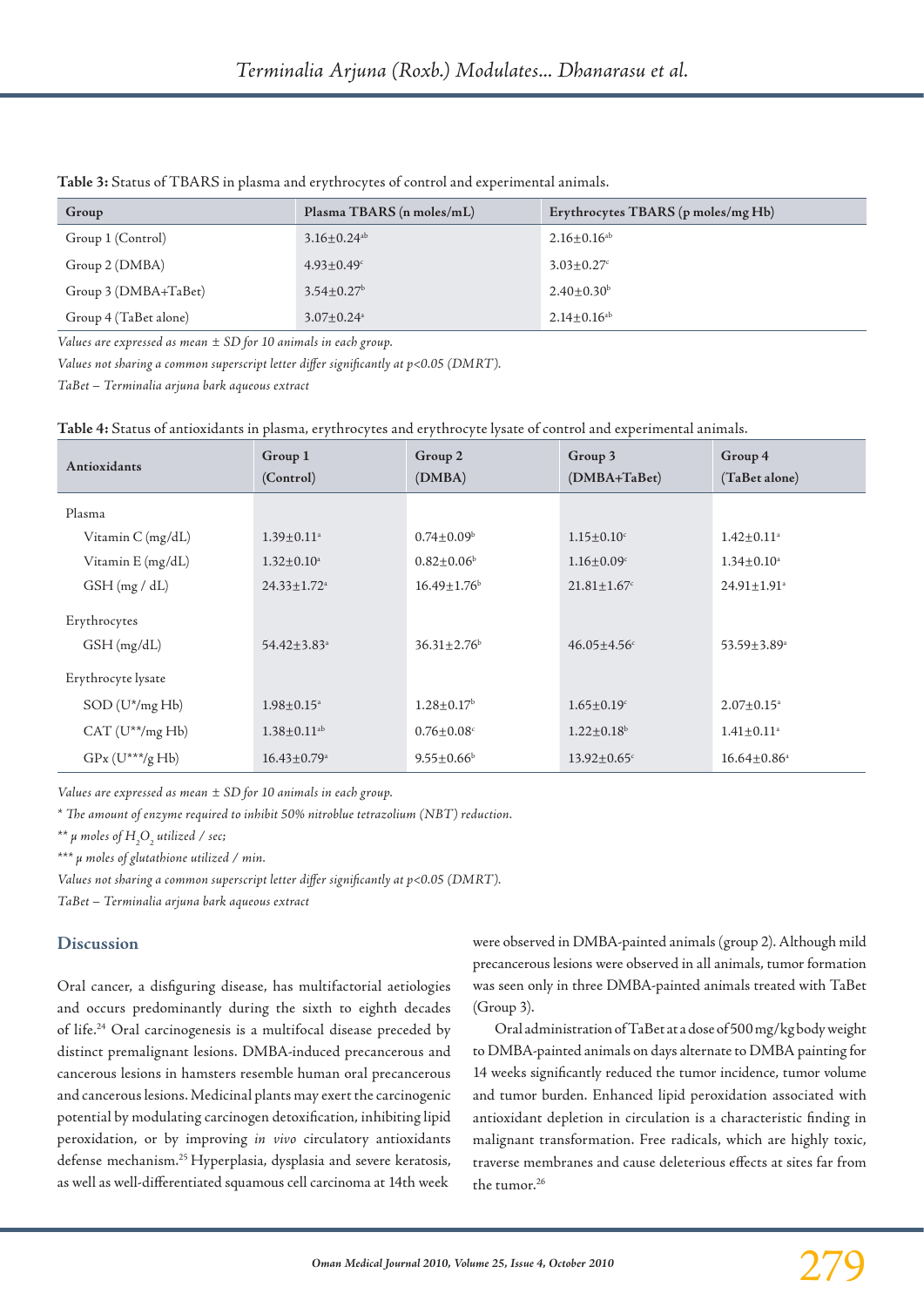The enhanced lipid peroxidation in circulation in hamsters bearing DMBA-induced oral tumors reflects excessive free radical generation exacerbated by a decreased efficiency of host antioxidant defence mechanisms. Increased plasma lipid peroxidation has been reported in several types of cancer patients.<sup>27</sup> Erythrocytes are constantly exposed to oxidative stress, and susceptibility of erythrocytes to oxidative stress has been reported in several pathological conditions, including oral cancer.<sup>28</sup> Elevated lipid peroxidation in cancer patients may also be correlated to their poor antioxidant system.29 Thus, the observed increase in plasma lipid peroxides in DMBA-painted animals is due to overproduction and diffusion from the damaged erythrocytes and erythrocyte membranes.

Vitamin E, vitamin C and GSH can protect cells and tissues by eliminating or quenching excessively generated Reactive Oxygen Species (ROS) in the body.30 Vitamin C is an essential antioxidant that disappears faster than other antioxidants when plasma is exposed to ROS.31 Vitamin E is the major lipid soluble antioxidant present in plasma and erythrocyte membranes.32 Glutathione, an important cellular reductant, offers protection against free radicals, peroxides and toxic compounds.<sup>33</sup> The deficiency of vitamin C, vitamin E and glutathione in the circulation of tumor-bearing hamsters may be due to their increased utilization to scavenge the products of lipid peroxidation. A decrease in the activities of SOD, CAT and GPx, the major cellular detoxifying enzyme systems, has been reported in malignancies.<sup>34,35</sup> Our results are in line with these findings.

Oral administration of TaBet not only prevented the tumor formation but also significantly improved the status of lipid peroxidation and antioxidants in DMBA-painted animals, which clearly indicates its potent chemopreventive, antilipidperoxidative, and antioxidant potential in DMBA-induced hamster buccal pouch carcinogenesis. Oral administration of TaBet at a dose of 500 mg/kg body weight significantly prevented tumor incidence, tumor volume, tumor burden and the number of tumors in DMBApainted hamsters, which indicates that TaBet has a suppressive effect on cell proliferation in DMBA-induced hamster buccal pouch carcinogenesis. The chemopreventive and modulation of circulatory antioxidants effect of TaBet is probably due to the presence of several bioactive chemopreventive principles and their synergistic effects.

# **Conclusion**

The results of the present study indicate that *T. arjuna* may emerge as a putative chemopreventive agent against oral carcinogenesis. Thus, the present investigation warrants further studies to isolate and characterize bioactive chemopreventive principles from the bark of *Terminalia arjuna*.

## **Acknowledgements**

The authors reported no conflict of interest and no funding was received on this work.

#### **References**

- 1. Boone CW, Kelloff GJ, Malone WE. Identification of candidate cancer chemopreventive agents and their evaluation in animal models and human clinical trials: a review. Cancer Res 1990 Jan;50(1):2-9.
- 2. Lippman SM, Benner SE, Hong WK. Cancer chemoprevention. J Clin Oncol 1994 Apr;12(4):851-873.
- 3. Ito N, Fukushima S, Tsuda H. Carcinogenicity and modification of the carcinogenic response by BHA, BHT, and other antioxidants. Crit Rev Toxicol 1985;15(2):109-150.
- 4. Parkin DM, Whelan SL, Ferlay J, Raymond LA, Young J, eds. Cancer incidence in five continents. International Agency for Research on Cancer Lyon 1997; IARC Science: Vol VII, Publication No. 143.
- 5. Gupta R, Singhal S, Goyle A, Sharma VN. Antioxidant and hypocholesterolaemic effects of Terminalia arjuna tree-bark powder: a randomised placebo-controlled trial. J Assoc Physicians India 2001 Feb;49:231-235.
- 6. Moore SR, Johnson NW, Pierce AM, Wilson DF. The epidemiology of mouth cancer: a review of global incidence. Oral Dis 2000 Mar;6(2):65-74.
- 7. Johnson N. Tobacco use and oral cancer: a global perspective. J Dent Educ 2001 Apr;65(4):328-339.
- 8. Shklar G. Development of experimental oral carcinogenesis and its impact on current oral cancer research. J Dent Res 1999 Dec;78(12):1768-1772.
- 9. Johnson IT. Plant anticarcinogens. Eur J Cancer Prev 1997 Dec;6(6):515-517.
- 10. Nagini S, Manoharan S. Biomonitoring the chemopreventive potential of plant products neem and turmeric in 4-nitroquinoline-1-oxide induced oral carcinogenesis. J Clin Biochem Nutr 1997;23(1):33-40.
- 11. Hossain MZ, Shibib BA, Rahman R. Hypoglycemic effects of Coccinia indica: inhibition of key glucogenic enzyme, glucose-6-phosphatase. Indian J Exp Biol 1992 May;30(5):418-420.
- 12. Shklar G. Experimental oral pathology in the Syrian hamster. Prog Exp Tumor Res 1972;16:518-538.
- 13. Kaur S, Grover IS, Kumar S. Antimutagenic potential of extracts isolated from Terminalia arjuna. J Environ Pathol Toxicol Oncol 2001;20(1):9-14.
- 14. Dodge JT, Mitchell C, Hanahan DJ. The preparation and chemical characteristics of hemoglobin-free ghosts of human erythrocytes. Arch Biochem Biophys 1963 Jan;100:119-130. P
- 15. Quist EE. Regulation of erythrocyte membrane shape by Ca2+. Biochem Biophys Res Commun 1980 Jan;92(2):631-637. P
- 16. Yagi K. Lipid peroxides and human diseases. Chem Phys Lipids 1987 Nov-Dec;45(2-4):337-351.
- 17. Donnan SK. The thiobarbituric acid test applied to tissues from rats treated in various ways. J Biol Chem 1950;182:415-419.
- 18. Beutler E, Kelly BM. The effect of sodium nitrite on red cell GSH. Experientia 1963 Feb;19:96-97.
- 19. Omaye ST, Turnbull JD, Sauberlich HE. Selected methods for the determination of ascorbic acid in animal cells, tissues, and fluids. Methods Enzymol 1979;62:3-11.